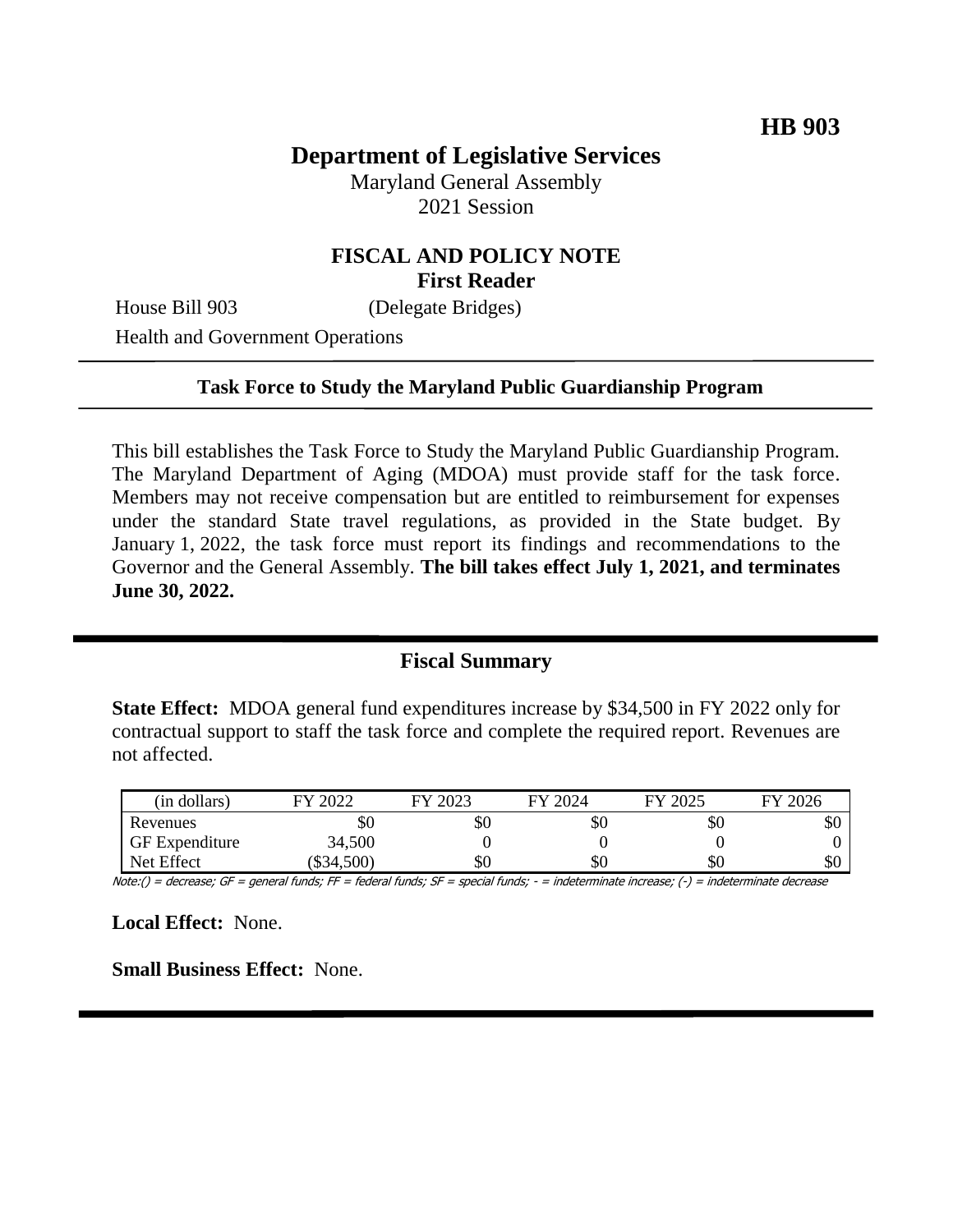# **Analysis**

**Bill Summary:** The task force consists of (1) one member of the Senate, appointed by the Senate President; (2) one member of the House of Delegates, appointed by the Speaker of the House; (3) the Secretary of Aging (or the Secretary's designee); and (4) several specified members appointed by the Governor. The members of the Senate and House of Delegates must serve as co-chairs.

The task force must:

- assess and analyze the Maryland Public Guardianship Program;
- compare the practices of local Area Agencies on Aging (AAAs) relating to the Maryland Public Guardianship Program;
- analyze and compare the laws and practices of other states relating to public guardianship programs;
- examine any other research, analysis, or guidance related to the best practices of public guardianship programs; and
- make recommendations to improve the Maryland Public Guardianship Program.

**Current Law:** Section 13-705 of the Estates and Trusts Article establishes the process for the appointment of a guardian of the person for a disabled person. On petition and after any notice or hearing, a court may appoint a guardian of the person of a disabled person. A guardian of the person must be appointed if the court determines from clear and convincing evidence that a person lacks sufficient understanding or capacity to make or communicate responsible personal decisions (including provisions for health care, food, clothing, or shelter) because of any mental disability, disease, habitual drunkenness, or addiction to drugs, and no less restrictive form of intervention is available that is consistent with the person's welfare and safety.

For adults younger than age 65, the director of the local department of social services may be appointed guardian. For adults age 65 years or older, the Secretary of Aging or the director of an AAA may be appointed as guardian, except where the local department of social services has been appointed guardian to a person before age 65.

If a local department of social services receives a report that an alleged vulnerable adult, who lacks the physical or mental capacity to provide for their daily needs, has been subjected to abuse, neglect, self-neglect, or exploitation, the department must conduct a thorough investigation. If an individual is determined to require protective services but is unwilling or unable to accept protective services voluntarily, the director may petition the court for the appointment of a guardian. A director of a local department in the county where the vulnerable adult lives may be appointed as guardian.

HB 903/ Page 2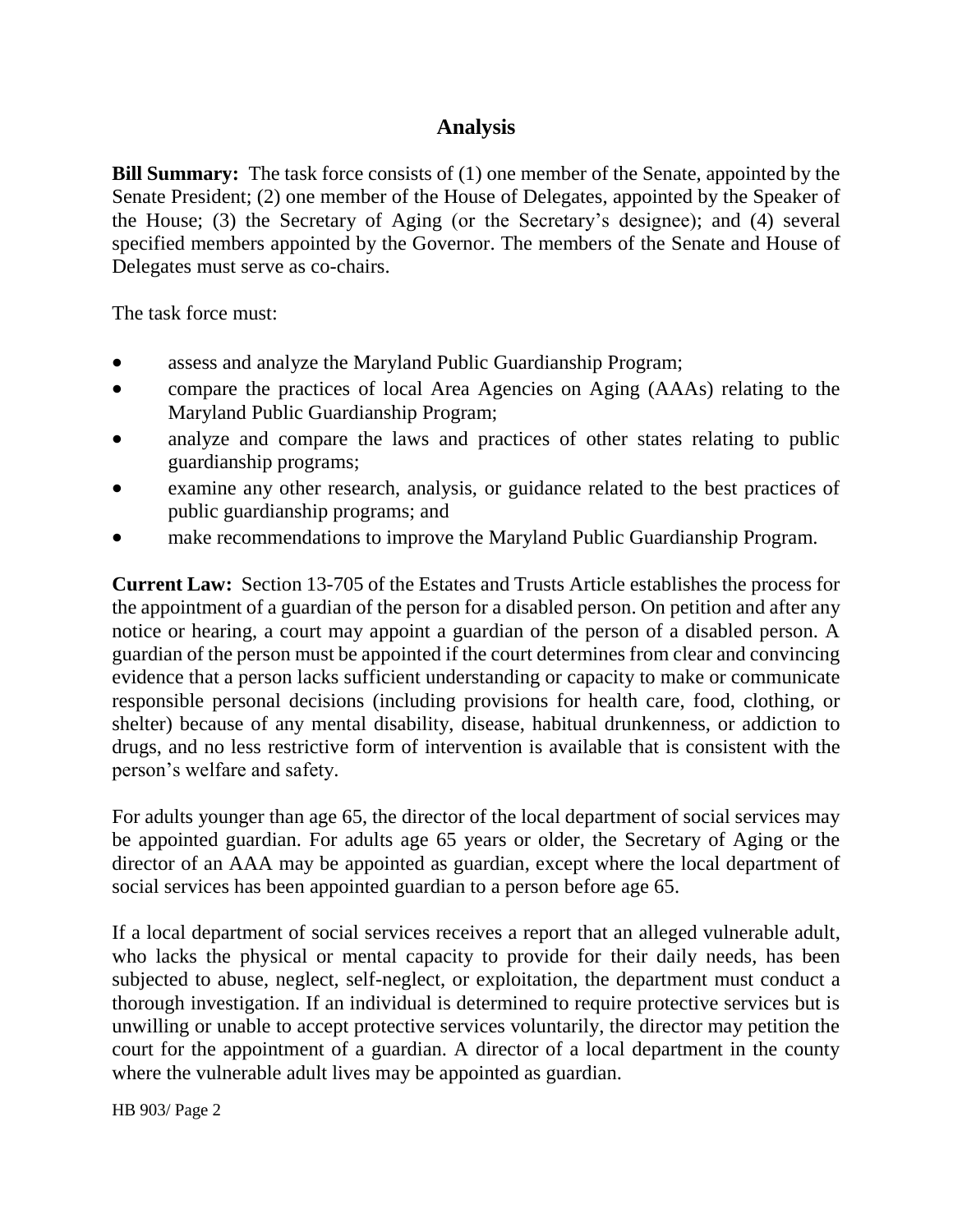Every county must have an adult public guardianship review board. The review board must generally review each guardianship that a public agency holds every six months. Guardianships that a public agency has held for more than one-year must be reviewed at least annually, with a file review to take place at least every six months. Each time the review board reviews a guardianship, the board must recommend whether the guardianship should be continued, modified, or terminated.

**State Expenditures:** General fund expenditures increase by \$34,523 in fiscal 2022, which accounts for the bill's July 1, 2021 effective date. MDOA cannot absorb the additional duties and has determined that one regular part-time position is needed to implement this bill. However, the Department of Legislative Services advises that the added responsibilities incurred by this legislation are not permanent and, thus, may be performed by a contractual employee. This estimate reflects the cost of hiring one part-time contractual administrator to staff the task force and complete the required report. It includes a salary, fringe benefits, one-time start-up costs, and operating expenses*.*

| <b>Contractual Position</b>             | 0.5      |  |
|-----------------------------------------|----------|--|
| Salary and Fringe Benefits              | \$29,105 |  |
| <b>Operating Expenses</b>               | 5,418    |  |
| <b>Total FY 2022 State Expenditures</b> | \$34,523 |  |

The contractual position is eliminated June 30, 2022, concurrent with the termination of the task force.

This estimate does not include any health insurance costs that could be incurred for specified contractual employees under the State's implementation of the federal Patient Protection and Affordable Care Act.

## **Additional Information**

**Prior Introductions:** None.

**Designated Cross File:** None.

**Information Source(s):** Maryland Department of Aging; Department of Legislative **Services**